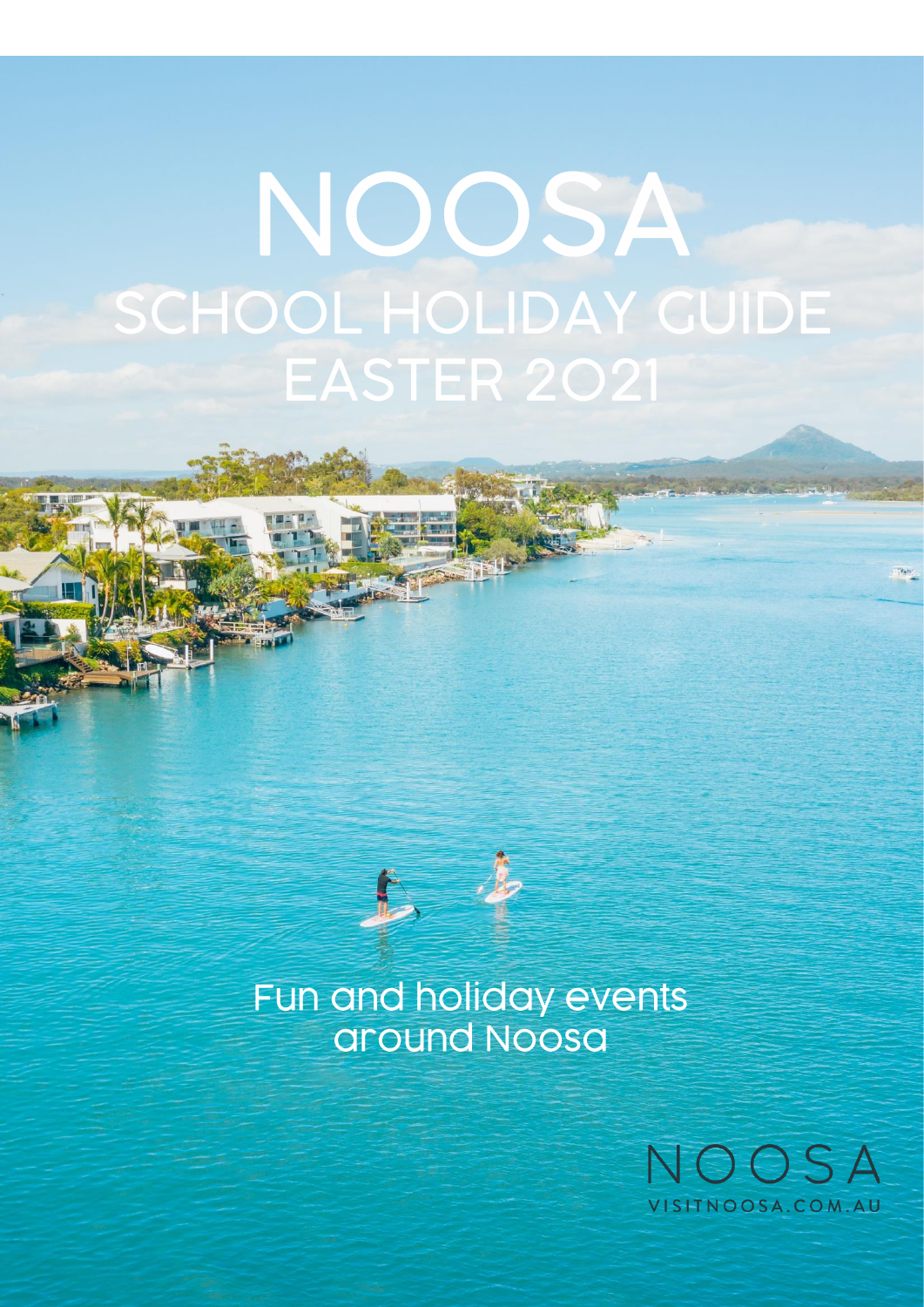### **GO NOOSA – GET AROUND TOWN WITHOUT THE CAR SCHOOL HOLIDAY WORKSHOPS AT**

## **NOOSA REGIONAL GALLERY**

visitnoosa.com.au/whats-on 07 5329 6145 [noosaregionalgallery.com.au/](http://www.noosaregionalgallery.com.au/) learn/school-holiday-workshops/

| Throughout summer holidays                                                                                                                                                                                                              |
|-----------------------------------------------------------------------------------------------------------------------------------------------------------------------------------------------------------------------------------------|
| Riverside, 9 Pelican St, Tewantin                                                                                                                                                                                                       |
| Creative workshops for children<br>aged 3 - 17 years. MUST BOOK.                                                                                                                                                                        |
| Kirigami Workshop with artist Elysha<br>Rei, ages 6-12 years, Tuesday 6<br>April, 1-2.30pm, \$20 per child.<br>Discover the folk art form of paper<br>cutting and create your very own<br>snowflake 'kirigami' designs.                 |
| Spice Up Your Life, ages 3-12<br>years, Friday 9 April, 10.30-<br>11.30am, \$10 per child. Enjoy a<br>multi-sensory experience with a<br>spiced up paint palette with<br>cinnamon, turmeric, paprika,<br>cardamom, nutmeg and tandoori. |
| <b>Painting with Alternative Objects,</b>                                                                                                                                                                                               |
| ages 6-12 years, Wednesday 14<br>April, 10.30am-12pm, \$15 per child.<br>Use unexpected items and<br>repurposed objects and apply,<br>play, smear and move with paint<br>and pigments on paper.                                         |
| reMarkable, ages 13-17 years,<br>Wednesday 14 April, 1.30-3.30pm,<br>\$15 per child. Use unusual and<br>obscure painting techniques, paint                                                                                              |

materials and painting tools. **Imagine**!, ages 3–12 years, Friday 16 April, 10.30–11.30am, \$10 per child. Experiment with art materials to make 2D and 3D creations.

[www.eumundimarkets.com.au](http://www.eumundimarkets.com.au/)

| <b>WHEN</b>    | Every Wednesday and Saturday                                                                                                                                                                                                                                                                                                 | <b>WHEN</b>    | Saturday 3 April, 6pm (screening<br>from $6.30$ pm $)$                                                                                                                                                                            |
|----------------|------------------------------------------------------------------------------------------------------------------------------------------------------------------------------------------------------------------------------------------------------------------------------------------------------------------------------|----------------|-----------------------------------------------------------------------------------------------------------------------------------------------------------------------------------------------------------------------------------|
| <b>WHERE</b>   | 80 Memorial Drive, Eumundi                                                                                                                                                                                                                                                                                                   | <b>WHERE</b>   | Tickle Park, David Low Way,<br>Coolum Beach                                                                                                                                                                                       |
| <b>DETAILS</b> | The Original Eumundi Markets are<br>open on Easter Saturday, 3 April,<br>7am, to 2pm, with extra activities<br>for kids, music by Dean Gray and<br>Tribal Groove, and a free rock<br>painting workshop with artist Dani<br>Holmes.<br>The markets are open every<br>Wednesday from 8am - 2pm and<br>Saturday from 7am - 2pm. | <b>DETAILS</b> | See the family Easter movie, Pete<br>Rabbit at Coolum Flicks In the Pa<br>presented by Coolum Business &<br>Tourism.<br>Bring along a rug and enjoy a<br>movie under the stars with your<br>family and friends.<br>Register HERE. |

### **EASTER MARKET AT EUMUNDI COOLUM FLICKS IN THE PARK**

| <b>WHEN</b>    | Saturday 3 April, 6pm (screening<br>from 6.30 <sub>pm</sub>                                                              |
|----------------|--------------------------------------------------------------------------------------------------------------------------|
| <b>WHERE</b>   | Tickle Park, David Low Way,<br>Coolum Beach                                                                              |
| <b>DETAILS</b> | See the family Easter movie, Peter<br>Rabbit at Coolum Flicks In the Park.<br>presented by Coolum Business &<br>Tourism. |
|                | Bring along a rug and enjoy a<br>movie under the stars with your<br>family and friends.<br>Register HERE.                |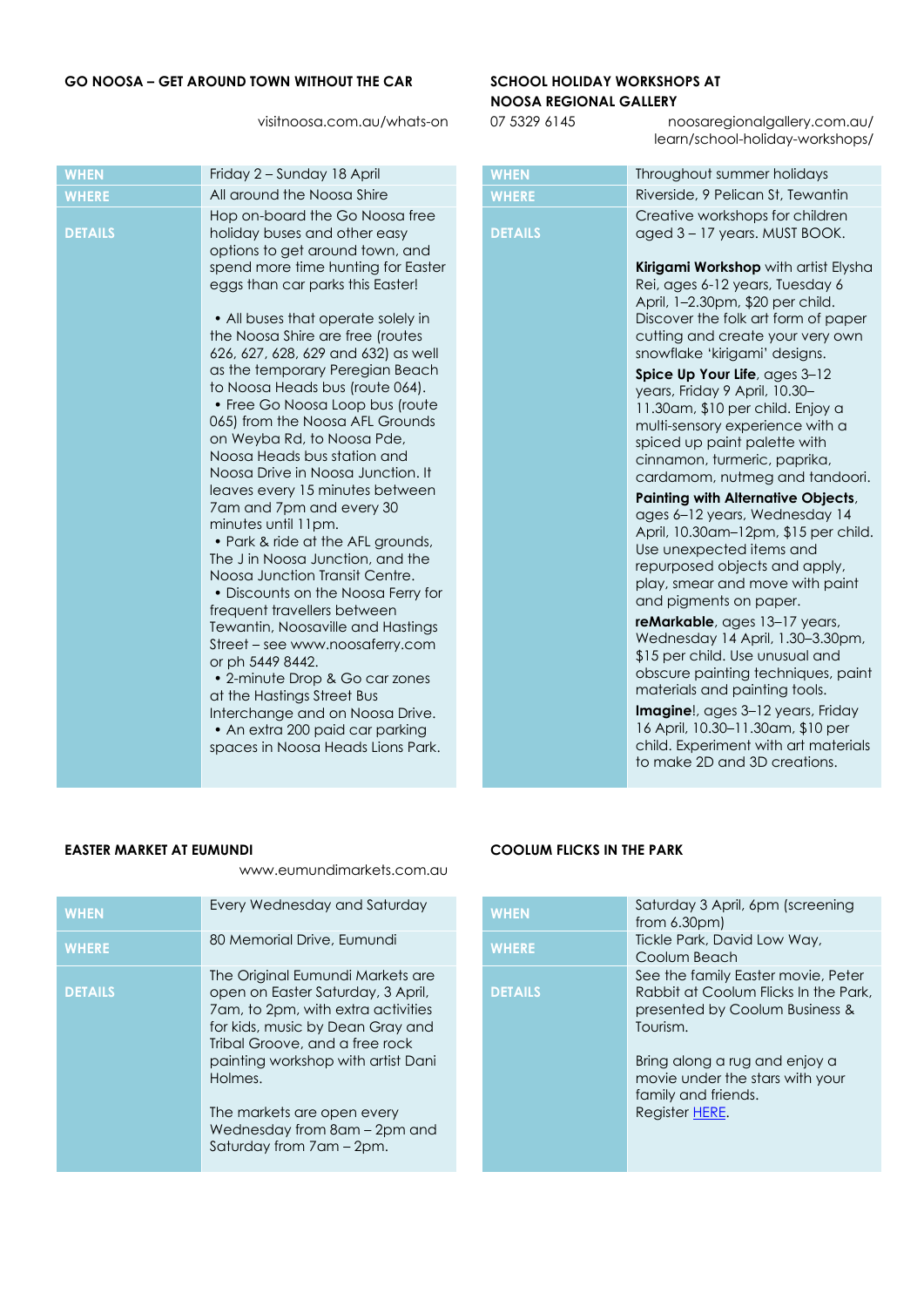| <b>WHEN</b>    | 1-18 April                                                                                                                                                                                                                                                                                                                                                                                                                                                                                                                                                                                                                                                                                                                                                                                                                                                                                                                                                                                                                                                                                                                                                                                                                  |
|----------------|-----------------------------------------------------------------------------------------------------------------------------------------------------------------------------------------------------------------------------------------------------------------------------------------------------------------------------------------------------------------------------------------------------------------------------------------------------------------------------------------------------------------------------------------------------------------------------------------------------------------------------------------------------------------------------------------------------------------------------------------------------------------------------------------------------------------------------------------------------------------------------------------------------------------------------------------------------------------------------------------------------------------------------------------------------------------------------------------------------------------------------------------------------------------------------------------------------------------------------|
| <b>WHERE</b>   | Peregian Village and Peregian Beach Park, off David Low Way, Peregian Beach                                                                                                                                                                                                                                                                                                                                                                                                                                                                                                                                                                                                                                                                                                                                                                                                                                                                                                                                                                                                                                                                                                                                                 |
| <b>DETAILS</b> | A fun festival with Indigenous culture, outdoor movies, art, twilight shopping nights, live music,<br>great food and more.<br>The official festival launch is in Peregian Village Square on Saturday 3 April with a special<br>Welcome to Country from Kabi Kabi Custodian Lyndon Davis.                                                                                                                                                                                                                                                                                                                                                                                                                                                                                                                                                                                                                                                                                                                                                                                                                                                                                                                                    |
|                | FREE OUTDOOR MOVIES IN PEREGIAN BEACH PARK<br>Thursday 1 April, 6pm, Hop<br>$\bullet$<br>Thursday 8 April, 6pm, Bran Nue Dae<br>$\bullet$<br>Thursday 15 April, 6pm, Oddball<br>$\bullet$<br><b>DAILY FESTIVAL FUN INCLUDES:</b>                                                                                                                                                                                                                                                                                                                                                                                                                                                                                                                                                                                                                                                                                                                                                                                                                                                                                                                                                                                            |
|                | Vibes HQ with information, and free kids' entertainment including a climbing tree and<br>$\bullet$<br>jumping castle in the Village Square and Park<br>Sip & Taste Trail Walk - stop, taste and sip at your leisure with festival food and drink<br>$\bullet$<br>specials in The Village cafes, bars and restaurants<br>Picnic in the Village with local takeaway and picnic packs - by the beach, in the park or<br>$\bullet$<br>Village Square                                                                                                                                                                                                                                                                                                                                                                                                                                                                                                                                                                                                                                                                                                                                                                            |
|                | <b>FREE LIVE MUSIC AND STREET PERFORMERS:</b><br>Thursday 1 April, 3-5pm, live music, Village Square<br>$\bullet$<br>Sunday 4 April, noon - 2pm, live music, Peregian Village<br>$\bullet$<br>Sunday 4 April, 3pm, Sunset Beats with De Saint, Peregian Beach Hotel<br>$\bullet$<br>Wednesday 7 April, 4-6pm, live music and face painting, Village Square<br>$\bullet$<br>Thursday 8 April, 4pm, local school choir performance, Village Square<br>$\bullet$<br>Friday 9 April, 3-6pm, live music, Village Square<br>$\bullet$<br>Saturday 10 April, noon - 2pm, live music, Village Square<br>$\bullet$<br>Saturday 10 April, 5-7pm, live music, Village Square<br>$\bullet$<br>Sunday 11 April, 1-4pm, Ocean Vibes Sounds by the Ocean with live music, face painting,<br>$\bullet$<br>jumping castle, sausage sizzle and more, Peregian Beach Park<br>Sunday 11 April, 4-5pm, street performers and face painting, Village Square<br>$\bullet$<br>Thursday 15 April, 4pm, live music, Village Square<br>$\bullet$<br>Friday 16 April, 4-6pm, live music, street performers and face painting, Village Square<br>$\bullet$<br>Sunday 18 April, 1-5pm, live music and street performers, Peregian Beach Park<br>$\bullet$ |

### **TEWANTIN NOOSA RSL SCHOOL HOLIDAY PROGRAM HOLIDAY FUN AT THE GINGER FACTORY**

07 5447 1766 hoosarsl.com.au 1800 067 686 moosarsl.com.au 300 067 686 mm au 1800 067 686 mm au 1800 067 686 mm au

| <b>WHEN</b>    | During school holidays                                                                                                                                                                                                                                                 | <b>WHEN</b>    | Open 7 days from 9am to 5pm                                                                                                                                                                                                                                                                                                                                   |
|----------------|------------------------------------------------------------------------------------------------------------------------------------------------------------------------------------------------------------------------------------------------------------------------|----------------|---------------------------------------------------------------------------------------------------------------------------------------------------------------------------------------------------------------------------------------------------------------------------------------------------------------------------------------------------------------|
| <b>WHERE</b>   | Tewantin-Noosa RSL, Memorial<br>Ave, Tewantin                                                                                                                                                                                                                          | <b>WHERE</b>   | 50 Pioneer Road, Yandina                                                                                                                                                                                                                                                                                                                                      |
| <b>DETAILS</b> | The Tewantin Noosa RSL has an<br>Easter school holiday program<br>with:<br>Kids disco, Thursday 1 April, 5-<br>7 <sub>pm</sub><br>Easter Mosaic Art Class,<br>Wednesday 7 April, 11am<br>Magic Glen Magic Show,<br>Wednesday 14 April, 11 am.<br>Please phone to book. | <b>DETAILS</b> | The Ginger Factory has fun ride<br>fascinating tours, a unique reta<br>precinct and cafe surrounded<br>beautiful sub-tropical gardens t<br>all to enjoy. Free entry (some rided<br>and tours are ticketed).<br>Come and explore The Gruffak<br>Trail at the Ginger Factory! The<br>Gruffalo makes an appearance<br>every Wednesday and Saturda<br>$11:30$ am. |
|                |                                                                                                                                                                                                                                                                        |                |                                                                                                                                                                                                                                                                                                                                                               |

| During school holidays                                                                                                                                                                                                                                                                            | <b>WHEN</b>    | Open 7 days from 9am to 5pm                                                                                                                                                                                                                                                                                                                                              |
|---------------------------------------------------------------------------------------------------------------------------------------------------------------------------------------------------------------------------------------------------------------------------------------------------|----------------|--------------------------------------------------------------------------------------------------------------------------------------------------------------------------------------------------------------------------------------------------------------------------------------------------------------------------------------------------------------------------|
| Tewantin-Noosa RSL, Memorial<br>Ave, Tewantin                                                                                                                                                                                                                                                     | <b>WHERE</b>   | 50 Pioneer Road, Yandina                                                                                                                                                                                                                                                                                                                                                 |
| The Tewantin Noosa RSL has an<br>Easter school holiday program<br>with:<br>Kids disco, Thursday 1 April, 5-<br>$\bullet$<br>7pm<br>$\bullet$<br>Easter Mosaic Art Class,<br>Wednesday 7 April, 11am<br>Magic Glen Magic Show,<br>$\bullet$<br>Wednesday 14 April, 11 am.<br>Please phone to book. | <b>DETAILS</b> | The Ginger Factory has fun rides,<br>fascinating tours, a unique retail<br>precinct and cafe surrounded by<br>beautiful sub-tropical gardens for<br>all to enjoy. Free entry (some rides<br>and tours are ticketed).<br>Come and explore The Gruffalo<br>Trail at the Ginger Factory! The<br>Gruffalo makes an appearance<br>every Wednesday and Saturday at<br>11:30am. |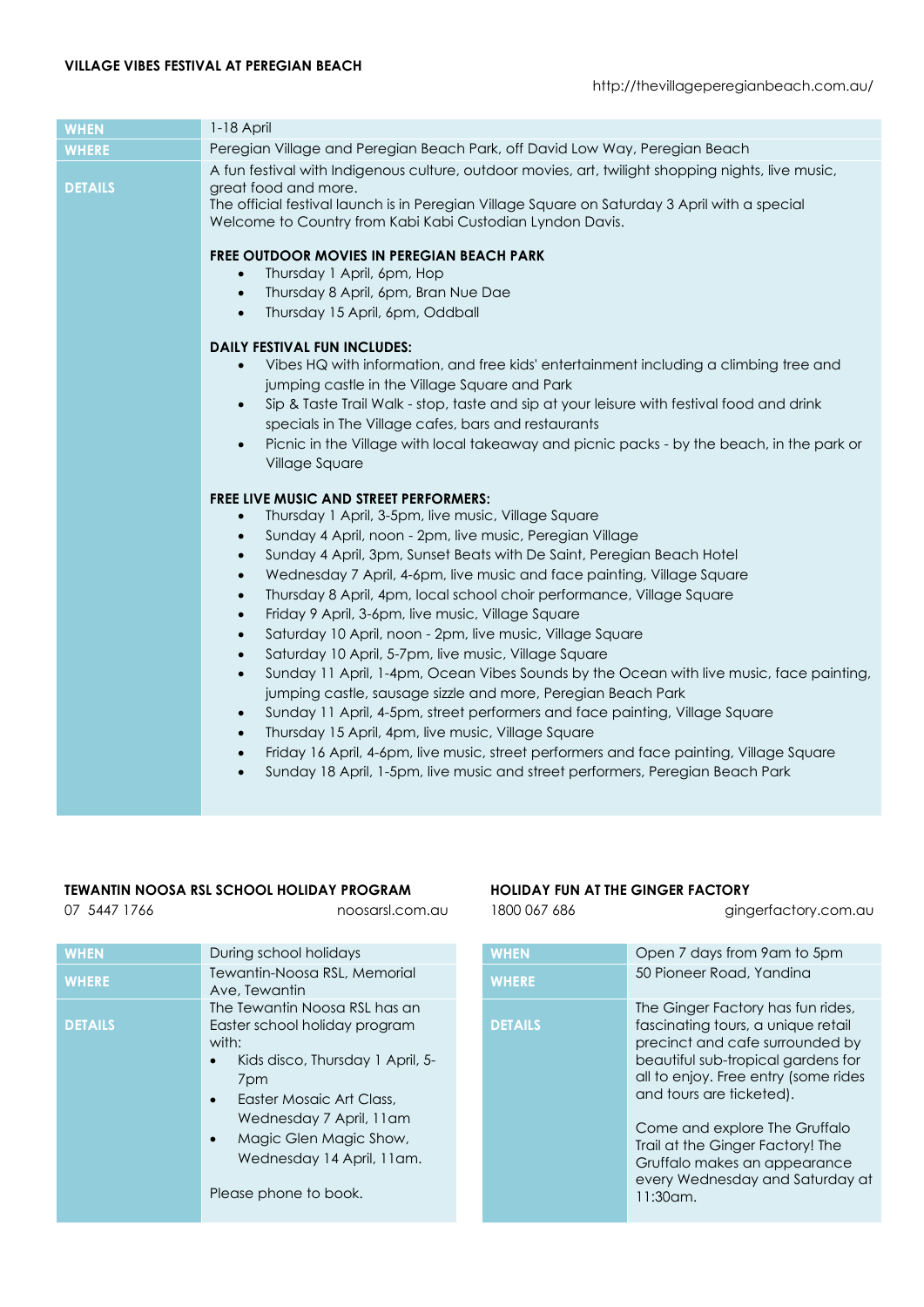### **NOW IS THE TIME: KIDS ON TOUR SERVICE SERVICES AND STANIC GARDENS AND BIRD WORLD**

butterfactoryartscentre.com.au malenybotanicgardens.com.au

| <b>WHEN</b>    | 1–16 April, open Tuesday to Sunday,<br>10am - 3pm (except public holidays)                                                                                                                                                                                                                                                                                                                                                                                                                                                                                                                                                                                                                                                                                                                        |
|----------------|---------------------------------------------------------------------------------------------------------------------------------------------------------------------------------------------------------------------------------------------------------------------------------------------------------------------------------------------------------------------------------------------------------------------------------------------------------------------------------------------------------------------------------------------------------------------------------------------------------------------------------------------------------------------------------------------------------------------------------------------------------------------------------------------------|
| <b>WHERE</b>   | Cooroy Butter Factory Arts Centre, 11A<br>Maple St, Cooroy                                                                                                                                                                                                                                                                                                                                                                                                                                                                                                                                                                                                                                                                                                                                        |
| <b>DETAILS</b> | Join in with a range of free, hands-on<br>art-making activities encouraging<br>children to reflect on climate change<br>and the environment. Now is the Time:<br>Kids on Tour was developed by<br>contemporary Australian artist Raquel<br>Ormella in collaboration with the<br>Queensland Art Gallery   Gallery of<br>Modern Art (QAGOMA).<br>It features creative practice that<br>includes video, installation, drawings<br>and 'zines, inspired by children around<br>the world calling for awareness and<br>action on climate change.<br>The exhibition invites children to create<br>their own climate change placards,<br>design a bespoke protest Tshirt, vote for<br>what they care about, and share their<br>climate message on collaborative<br>drawing sheets designed by the artist. |
|                |                                                                                                                                                                                                                                                                                                                                                                                                                                                                                                                                                                                                                                                                                                                                                                                                   |

| 1–16 April, open Tuesday to Sunday,<br>10am - 3pm (except public holidays)                                                                                                                                                                                                                                                                                                                                                                                                                                                                                                                                                                                                                                                                              | <b>WHEN</b>    | Open 7 days a week, 9am -<br>4.30pm                                                                                                                                                                                                                                                                                                                                               |
|---------------------------------------------------------------------------------------------------------------------------------------------------------------------------------------------------------------------------------------------------------------------------------------------------------------------------------------------------------------------------------------------------------------------------------------------------------------------------------------------------------------------------------------------------------------------------------------------------------------------------------------------------------------------------------------------------------------------------------------------------------|----------------|-----------------------------------------------------------------------------------------------------------------------------------------------------------------------------------------------------------------------------------------------------------------------------------------------------------------------------------------------------------------------------------|
| Cooroy Butter Factory Arts Centre, 11A<br>Maple St, Cooroy                                                                                                                                                                                                                                                                                                                                                                                                                                                                                                                                                                                                                                                                                              | <b>WHERE</b>   | 233 Maleny Stanley River Road<br>Maleny                                                                                                                                                                                                                                                                                                                                           |
| Join in with a range of free, hands-on<br>art-making activities encouraging<br>children to reflect on climate change<br>and the environment. Now is the Time:<br>Kids on Tour was developed by<br>contemporary Australian artist Raquel<br>Ormella in collaboration with the<br>Queensland Art Gallery   Gallery of<br>Modern Art (QAGOMA).<br>It features creative practice that<br>includes video, installation, drawings<br>and 'zines, inspired by children around<br>the world calling for awareness and<br>action on climate change.<br>The exhibition invites children to create<br>their own climate change placards,<br>design a bespoke protest Tshirt, vote for<br>what they care about, and share their<br>climate message on collaborative | <b>DETAILS</b> | Walk through the magnificent<br>gardens, take an interactive walk<br>through the bird aviary and enjoy<br>the spectacular Glasshouse<br>Mountain views.<br>Set on over three hectares of<br>uniquely layered and manicured<br>gardens, there are also waterfalls,<br>ponds and colourful plantings.<br>Kids can run through the fairy<br>garden, treehouse and full size<br>boat. |
| drawing sheets designed by the artist.                                                                                                                                                                                                                                                                                                                                                                                                                                                                                                                                                                                                                                                                                                                  |                |                                                                                                                                                                                                                                                                                                                                                                                   |

### **ART WORKSHOPS AT NOOSA REGIONAL GALLERY**

noosaregionalgallery.com.au/learn/youth-workshops/

| <b>WHEN</b>    | During school holidays                                                                                                                                                                                                                                                                                                                                                                             |
|----------------|----------------------------------------------------------------------------------------------------------------------------------------------------------------------------------------------------------------------------------------------------------------------------------------------------------------------------------------------------------------------------------------------------|
| <b>WHERE</b>   | Riverside, 9 Pelican St, Tewantin                                                                                                                                                                                                                                                                                                                                                                  |
| <b>DETAILS</b> | Bookings are essential – please see website above.                                                                                                                                                                                                                                                                                                                                                 |
|                | Kirigami workshop with exhibiting artist Elysha Rei, for ages 6-12, Friday 8 January, 10.30am -<br>12pm, \$20 per child. Discover the Japanese folk art form of paper cutting and create your own<br>snowflake 'kirigami' designs.                                                                                                                                                                 |
|                | <b>Intricate Objects and Machines</b><br><b>Teen workshop with exhibiting artist Daniel Agdag, for ages 13 – 17, Friday 15 January, 10am –</b><br>12pm, \$25. Artist and filmmaker Daniel Agdag shares his skills and techniques to create elaborate<br>paper and cardboard sculptures.                                                                                                            |
|                | Sculpted Fantasy Lands children's workshop with gallery educator Lyndon Hallows, for ages 6 - 8,<br>Wednesday 13 January, 10.30am - 11.30am, \$15. Create your own mini fantasy city sculpting with<br>cardboard. Explore geometric shapes and form a world from your imagination.                                                                                                                 |
|                | Architects of Imagination children's workshop with Gallery Educator Lyndon Hallows, for ages 9 -<br>12, Wednesday 13 January, 12.30pm - 2pm, \$15. Design an intricately detailed, imaginative<br>building, then learn techniques to bring it to life with cardboard. Tour the work of artist Daniel<br>Agdag and become inspired by his playful, fantastical realms of invention and imagination. |
|                | Towers in Charcoal children's workshop with exhibiting artist Miriam Innes, for ages 6-12, Thursday<br>14 January 10.30am - 12pm, \$20. The artist will guide children in the creation of a charcoal<br>drawing depicting the Noosa Beach lifesaving tower.                                                                                                                                        |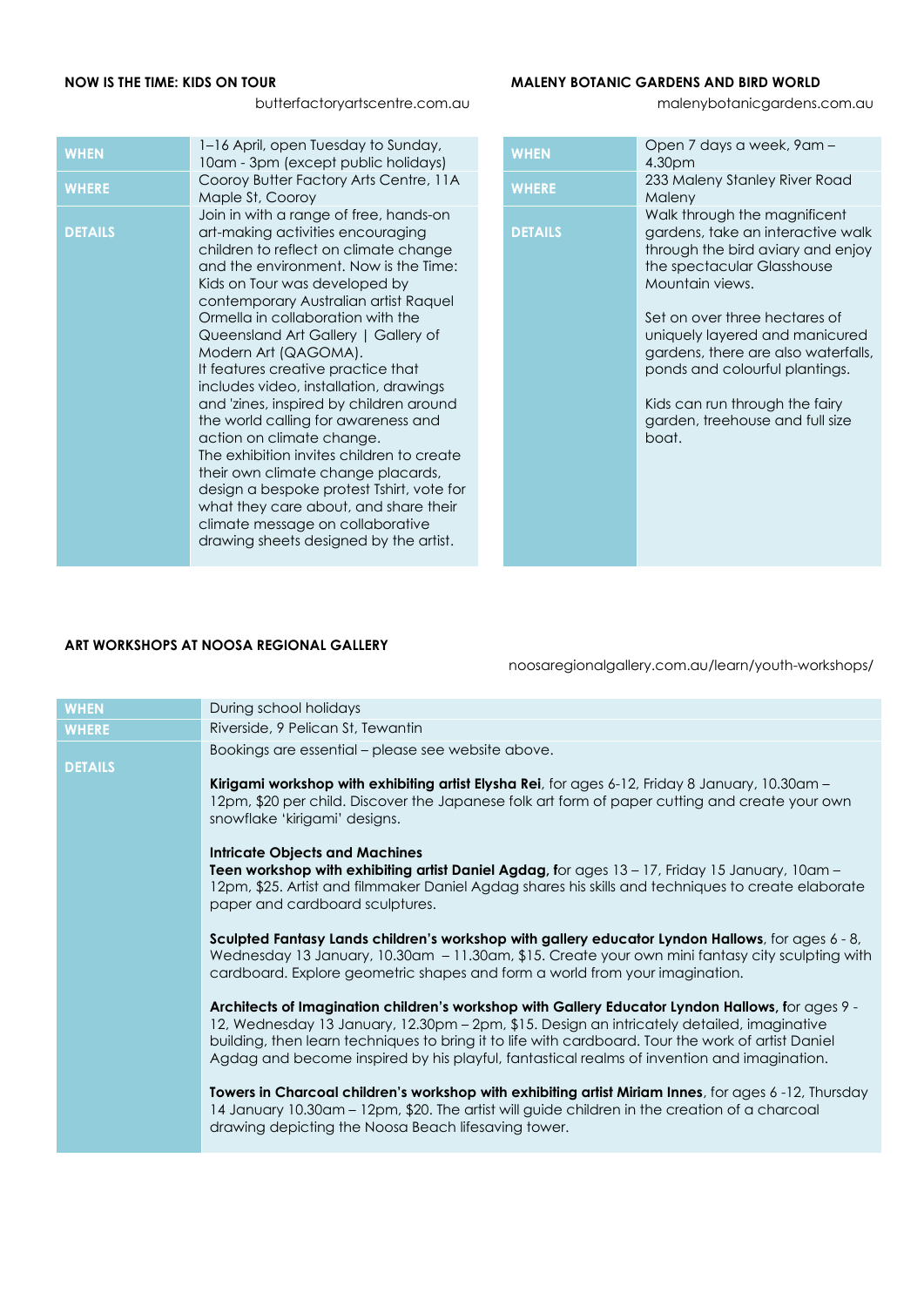www.australianbodyart.com.au 07 5482 2750 www.maryvalleyrattler.com.au

| <b>WHEN</b>    | Friday 9 to Sunday 11 April                                                                                                                                                                                                                                                                                                                                                                                                                                                                                                                                                                                                                                                            | <b>WHEN</b>    | During school holidays                                                                                                                                                                                                                                                                                                                                                                                                                                                                                                                                                                                                                                          |
|----------------|----------------------------------------------------------------------------------------------------------------------------------------------------------------------------------------------------------------------------------------------------------------------------------------------------------------------------------------------------------------------------------------------------------------------------------------------------------------------------------------------------------------------------------------------------------------------------------------------------------------------------------------------------------------------------------------|----------------|-----------------------------------------------------------------------------------------------------------------------------------------------------------------------------------------------------------------------------------------------------------------------------------------------------------------------------------------------------------------------------------------------------------------------------------------------------------------------------------------------------------------------------------------------------------------------------------------------------------------------------------------------------------------|
| <b>WHERE</b>   | Apex Park, Mary River Rd, Cooroy                                                                                                                                                                                                                                                                                                                                                                                                                                                                                                                                                                                                                                                       | <b>WHERE</b>   | Historic Gympie Station, Tozer<br>Street, Gympie                                                                                                                                                                                                                                                                                                                                                                                                                                                                                                                                                                                                                |
| <b>DETAILS</b> | Time Travel is the theme for the<br>Australian Body Art Festival in<br>Cooroy in the Noosa hinterland.<br>There are competitions and<br>displays in body painting, face<br>painting, special effects, wearable<br>art, surfboard art and more, along<br>with food vendors, markets stalls,<br>art installations, entertainment and<br>a photo booth.<br>There are 5 sessions (Friday<br>afternoon, Saturday morning,<br>Saturday afternoon, Sunday<br>morning and Sunday afternoon),<br>and entry is free for spectators, but<br>you must register to attend. Each<br>session has a range of<br>competitions and displays,<br>entertainment, live music and food<br>and market stalls. | <b>DETAILS</b> | Hop on-board the historic Mar<br>Valley Rattler trains all Easter<br>weekend, with trains departin<br>daily and Easter egg hunts in<br>country town of Amamoor, ne<br>the Noosa hinterland. See the<br>historic train turn on the herita<br>turntable and the kids will love<br>chance to spot Steam Man.<br>Easter departures on Good Fri<br>2 April, Saturday 3 April and Eq<br>Monday 5 April at 10am, retur<br>at 1pm, also on Sunday 4 Apri<br>from 10am to 1.30pm.<br>HOLIDAY EXPRESS - 12 and 26<br>Special Holiday Express Trains<br>you steam through the Mary \<br>before returning to Gympie.<br>Departs Gympie Station at 10<br>and returns at 1pm. |
|                |                                                                                                                                                                                                                                                                                                                                                                                                                                                                                                                                                                                                                                                                                        |                |                                                                                                                                                                                                                                                                                                                                                                                                                                                                                                                                                                                                                                                                 |

### **AUSTRALIAN BODY ART FESTIVAL HOP ON-BOARD THE MARY VALLEY RATTLER**

| <b>WHEN</b>    | During school holidays                                                                                                                                                                                                                                                                                                                                                                                                                                                                                                                                                                                                                                                                                            |
|----------------|-------------------------------------------------------------------------------------------------------------------------------------------------------------------------------------------------------------------------------------------------------------------------------------------------------------------------------------------------------------------------------------------------------------------------------------------------------------------------------------------------------------------------------------------------------------------------------------------------------------------------------------------------------------------------------------------------------------------|
| <b>WHERE</b>   | Historic Gympie Station, Tozer<br>Street, Gympie                                                                                                                                                                                                                                                                                                                                                                                                                                                                                                                                                                                                                                                                  |
| <b>DETAILS</b> | Hop on-board the historic Mary<br>Valley Rattler trains all Easter<br>weekend, with trains departing<br>daily and Easter egg hunts in the<br>country town of Amamoor, near<br>the Noosa hinterland. See the<br>historic train turn on the heritage<br>turntable and the kids will love the<br>chance to spot Steam Man.<br>Easter departures on Good Friday<br>2 April, Saturday 3 April and Easter<br>Monday 5 April at 10am, returning<br>at 1pm, also on Sunday 4 April<br>from 10am to 1.30pm.<br><b>HOLIDAY EXPRESS</b> - 12 and 26 April,<br>Special Holiday Express Trains as<br>you steam through the Mary Valley<br>before returning to Gympie.<br>Departs Gympie Station at 10am<br>and returns at 1pm. |
|                |                                                                                                                                                                                                                                                                                                                                                                                                                                                                                                                                                                                                                                                                                                                   |

### SILENT MOVIES AT THE MAJESTIC THEATRE **THEAT ASSESSMENT OF A SET OF CHALLENGE**

themajestictheatre.com.au 1300 881 446 treetopchallenge.com.au

| <b>WHEN</b>    | <b>Every Saturday</b>                                                                                                                                                                                                                                                                                                                                                                                                                                                                                                                                                                                                                                                                                                | <b>WHEN</b>    | Every day, 9am to 5pm                                                                                                                                                                                                                                                                                                                                                                                                                                                                                                                                                                        |
|----------------|----------------------------------------------------------------------------------------------------------------------------------------------------------------------------------------------------------------------------------------------------------------------------------------------------------------------------------------------------------------------------------------------------------------------------------------------------------------------------------------------------------------------------------------------------------------------------------------------------------------------------------------------------------------------------------------------------------------------|----------------|----------------------------------------------------------------------------------------------------------------------------------------------------------------------------------------------------------------------------------------------------------------------------------------------------------------------------------------------------------------------------------------------------------------------------------------------------------------------------------------------------------------------------------------------------------------------------------------------|
| <b>WHERE</b>   | The Majestic Theatre, 3 Factory St,<br>Pomona                                                                                                                                                                                                                                                                                                                                                                                                                                                                                                                                                                                                                                                                        | <b>WHERE</b>   | <b>76 Nambour Connection</b><br>Woombve                                                                                                                                                                                                                                                                                                                                                                                                                                                                                                                                                      |
| <b>DETAILS</b> | Take a step back in time and<br>watch silent movies every Saturday<br>at the historic Majestic Theatre in<br>Pomona, in the Noosa countryside<br>- it's the world's longest running<br>silent movie theatre. Tickets are \$15<br>for an adult and free for kids - no<br>need to book.<br>Doors and bar open at 11 am;<br>screening from noon; coffee, tea<br>and refreshments available.<br>Saturday 3 April: The Yankee<br>Clipper, a 1927 American<br>adventure film produced by Cecil<br><b>B.</b> DeMille.<br>Saturday 10 April: The Strong Man,<br>a 1926 American comedy starring<br>Harry Langdon and directed by<br>Frank Capra.<br>Saturday 17 April: The Last<br>Warning, a 1928 American mystery<br>film. | <b>DETAILS</b> | Treetop Challenge is Ar<br>largest zipline and high<br>adventure, The Advent<br>suspended amongst 10<br>stunning coastal rainfor<br>you go up to 30m high<br>stunning views from the<br>canopy. Experience 12<br>games while gliding ald<br>ziplines spanning from 2<br>in length.<br>There are 5 courses to t<br>easy to Black Diamond<br>including Australia's larg<br>tour, 3 huge high ropes<br>challenge parks and a<br>challenge for little ones<br>Located at The Big Pine<br>about 30 mins south of<br>Heads, off the Bruce Hi<br>Suitable for ages 8+ (he<br>requirements apply). M |

| <b>WHEN</b>    | Every day, 9am to 5pm                                                                                                                                                                                                                                                                                           |
|----------------|-----------------------------------------------------------------------------------------------------------------------------------------------------------------------------------------------------------------------------------------------------------------------------------------------------------------|
| <b>WHERE</b>   | 76 Nambour Connection Road,<br>Woombve                                                                                                                                                                                                                                                                          |
| <b>DETAILS</b> | Treetop Challenge is Australia's<br>largest zipline and high ropes<br>adventure, The Adventure Park is<br>suspended amongst 10 acres of<br>stunning coastal rainforest where<br>you go up to 30m high with<br>stunning views from the tree<br>canopy. Experience 120 high ropes<br>games while gliding along 12 |
|                | ziplines spanning from 20m to 140m<br>in length.                                                                                                                                                                                                                                                                |
|                | There are 5 courses to tackle, from<br>easy to Black Diamond extreme,<br>including Australia's largest zipline<br>tour, 3 huge high ropes adventure<br>challenge parks and a juniors<br>challenge for little ones.                                                                                              |
|                | Located at The Big Pineapple,<br>about 30 mins south of Noosa<br>Heads, off the Bruce Highway,                                                                                                                                                                                                                  |
|                | Suitable for ages 8+ (height<br>requirements apply). Must book.                                                                                                                                                                                                                                                 |
|                |                                                                                                                                                                                                                                                                                                                 |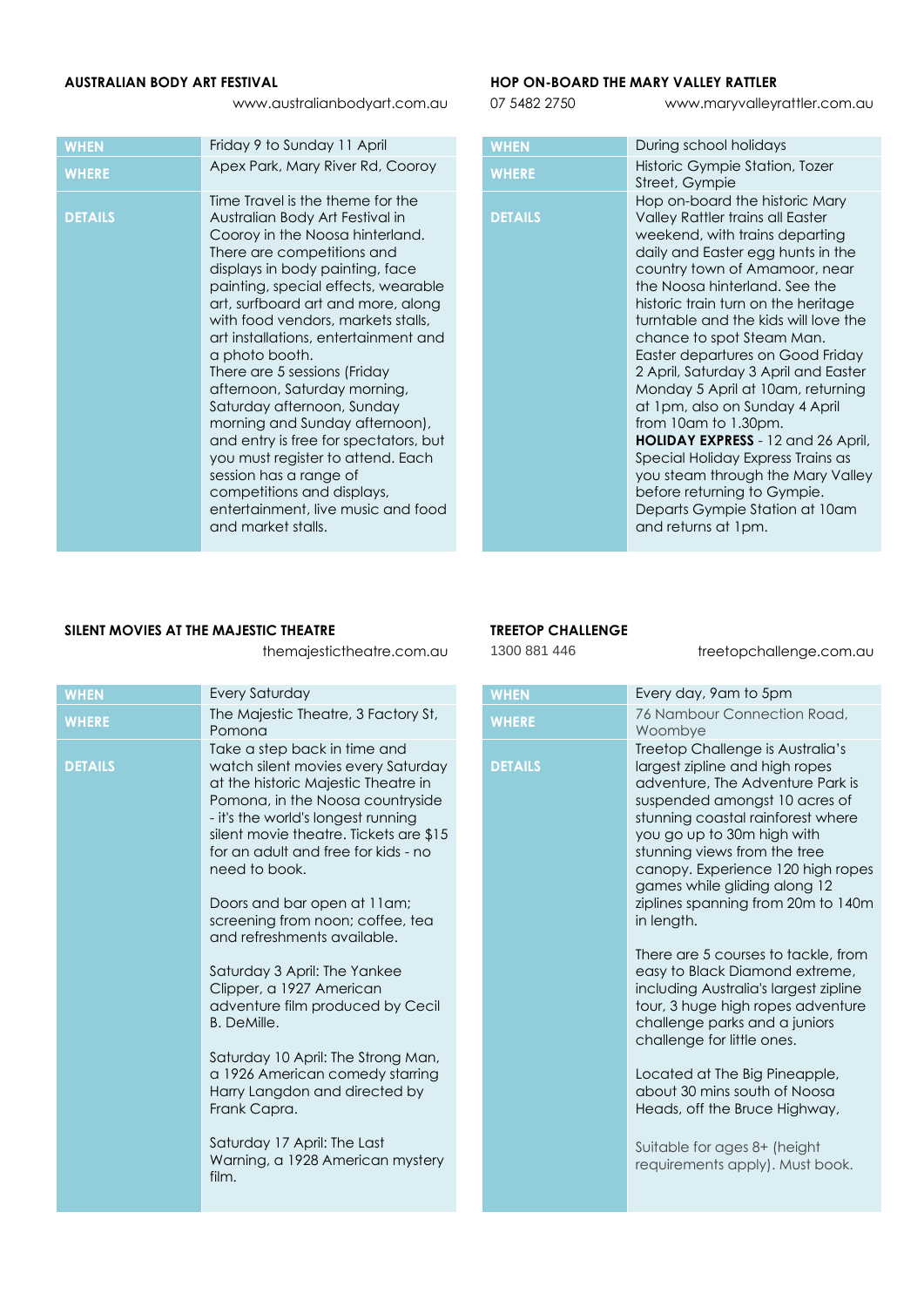australiazoo.com.au 07 5449 8442 noosaferry.com

| <b>WHEN</b>    | 2-18 April                                                                                                                                                                                                                                                                                                                                                                                                                                                                                       | <b>WHEN</b>    | Every day                                                                                                                                                                                                                                                                                                                                                                                                           |
|----------------|--------------------------------------------------------------------------------------------------------------------------------------------------------------------------------------------------------------------------------------------------------------------------------------------------------------------------------------------------------------------------------------------------------------------------------------------------------------------------------------------------|----------------|---------------------------------------------------------------------------------------------------------------------------------------------------------------------------------------------------------------------------------------------------------------------------------------------------------------------------------------------------------------------------------------------------------------------|
| <b>WHERE</b>   | Steve Irwin Way, Beerwah                                                                                                                                                                                                                                                                                                                                                                                                                                                                         | <b>WHERE</b>   | From Noosa Marina, Tewantin to<br>Hastings Street, Noosa Heads                                                                                                                                                                                                                                                                                                                                                      |
| <b>DETAILS</b> | There's an Easter Bilby Treasure<br>Hunt around the zoo and giant<br>inflatable obstacle course right<br>through the holidays. Special<br>Easter weekend activities from 2-5<br>April include a free brekkie on<br>Good Friday and a special Easter<br>Treasure Hunt on Easter Sunday<br>where every treasure hunter<br>receives a fluffy prize.<br>Also all the usual fun including the<br>water splash play area, Australia<br>Zoo Wildlife Warriors show, animal<br>encounters and much more! | <b>DETAILS</b> | See Noosa from the river as you<br>get around town on-board<br>the Noosa Ferry. There are 10<br>services per day, from the Marino<br>to Hastings Street, with stops at<br>Noosaville and Noosa Sound alo<br>the way.<br>The Go Noosa frequent travellers<br>pass means the more you ride, th<br>more you save.<br>There's also a Sunset Cruise even<br>evening - must book. See website<br>for timetable and fares. |

### **EASTER HOLIDAY FUN AT AUSTRALIA ZOO SEE NOOSA FROM THE RIVER ON THE NOOSA FERRY**

| <b>WHEN</b>    | Every day                                                                                                                                                                                                              |
|----------------|------------------------------------------------------------------------------------------------------------------------------------------------------------------------------------------------------------------------|
| <b>WHERE</b>   | From Noosa Marina, Tewantin to<br>Hastings Street, Noosa Heads                                                                                                                                                         |
| <b>DETAILS</b> | See Noosa from the river as you<br>get around town on-board<br>the Noosa Ferry. There are 10<br>services per day, from the Marina<br>to Hastings Street, with stops at<br>Noosaville and Noosa Sound along<br>the way. |
|                | The Go Noosa frequent travellers<br>pass means the more you ride, the<br>more you save.                                                                                                                                |
|                | There's also a Sunset Cruise every<br>evening - must book. See website<br>for timetable and fares.                                                                                                                     |

### **SCHOOL HOLIDAY FUN AT THE PLAYSHED EUMUNDI KIDS EAT FREE\* AT TEWANTIN BOWLS CLUB**

| 0401 000 292                | info@playshed.com.au                                                                                                                                  | 07 5449 7155                | www.tewantinbowls                                                                                                        |
|-----------------------------|-------------------------------------------------------------------------------------------------------------------------------------------------------|-----------------------------|--------------------------------------------------------------------------------------------------------------------------|
| <b>WHEN</b><br><b>WHERE</b> | During school holidays<br>1/95 Memorial Drive, Eumundi                                                                                                | <b>WHEN</b><br><b>WHERE</b> | During school holidays<br>65 Hilton Tve, Tewantin                                                                        |
| <b>DETAILS</b>              | The Playshed is a creative space<br>for arts, crafts and fun workshops,<br>with special fun for the school<br>holidays.<br>See their Facebook page at | <b>DETAILS</b>              | Hop along to the Tewo<br>Bowls Club and *kids e<br>Sunday to Thursday in<br>holidays (exludes publ<br>and Yum Cha Sunday |
|                             | www.facebook.com/PlayShed-<br>105198824193465 for details of<br>workshops coming up.                                                                  |                             | Book a table for a fam                                                                                                   |

### **FIRST NATIONS CONNECTING STORIES FUN AT AUSSIE WORLD**

noosaregionalgallery.com.au aussieworld.com.au aussieworld.com.au

| <b>WHEN</b>    | Tuesday to Friday, 10am to 4pm;<br>Saturday and Sunday, 10am to<br>3pm                                                                                                               |
|----------------|--------------------------------------------------------------------------------------------------------------------------------------------------------------------------------------|
| <b>WHERE</b>   | Noosa Regional Gallery, Riverside,<br>9 Pelican Street, Tewantin                                                                                                                     |
| <b>DETAILS</b> | Noosa Regional Gallery is the first<br>of seven in South East Queensland<br>(north) to showcase work from the<br><b>First Nations Connecting Stories</b><br>exhibition program.      |
|                | See three new First Nations<br>exhibitions: Kent Morris:<br>Unvanished; Peta Clancy:<br>Undercurrent: And Ochre Bee:<br>Ochre Energetic Activation! Entry<br>to the gallery is free. |
|                | Also see school holiday activities at<br>the gallery.                                                                                                                                |

| 0401 000 292   | info@playshed.com.au                                                                                                    | 07 5449 7155   | www.tewantinbowlsclub.com.au                                                                                                                                            |
|----------------|-------------------------------------------------------------------------------------------------------------------------|----------------|-------------------------------------------------------------------------------------------------------------------------------------------------------------------------|
|                |                                                                                                                         |                |                                                                                                                                                                         |
| <b>WHEN</b>    | During school holidays                                                                                                  | <b>WHEN</b>    | During school holidays                                                                                                                                                  |
| <b>WHERE</b>   | 1/95 Memorial Drive, Eumundi                                                                                            | <b>WHERE</b>   | 65 Hilton Tve, Tewantin                                                                                                                                                 |
| <b>DETAILS</b> | The Playshed is a creative space<br>for arts, crafts and fun workshops,<br>with special fun for the school<br>holidays. | <b>DETAILS</b> | Hop along to the Tewantin Noosa<br>Bowls Club and *kids eat free from<br>Sunday to Thursday in the school<br>holidays (exludes public holidays<br>and Yum Cha Sundays). |
|                | See their Facebook page at<br>www.facebook.com/PlayShed-<br>105198824193465 for details of<br>workshops coming up       |                | Book a table for a family night out.                                                                                                                                    |

| Tuesday to Friday, 10am to 4pm;<br>Saturday and Sunday, 10am to<br>3pm                                                                                                               | <b>WHEN</b>    | During school holidays                                                                                                                            |
|--------------------------------------------------------------------------------------------------------------------------------------------------------------------------------------|----------------|---------------------------------------------------------------------------------------------------------------------------------------------------|
| Noosa Regional Gallery, Riverside,<br>9 Pelican Street, Tewantin                                                                                                                     | <b>WHERE</b>   | 73 Frizzo Rd, Palmview                                                                                                                            |
| Noosa Regional Gallery is the first<br>of seven in South East Queensland<br>(north) to showcase work from the<br><b>First Nations Connecting Stories</b><br>exhibition program.      | <b>DETAILS</b> | Head to Aussie World for rides.<br>prizes and chocolate treats this<br>Easter. School holiday opening<br>hours: Monday to Friday, 10am to<br>3pm. |
| See three new First Nations<br>exhibitions: Kent Morris:<br>Unvanished; Peta Clancy:<br>Undercurrent; And Ochre Bee:<br>Ochre Energetic Activation! Entry<br>to the gallery is free. |                | Easter opening hours: Closed<br>Good Friday; open Easter<br>Saturday, Sunday and Monday,<br>10am to 3pm.<br>Also Ride the Night on Friday 9       |
| Also see school holiday activities at<br>the gallery.                                                                                                                                |                | April, 5pm-8pm, from \$25.<br>Online bookings essential.                                                                                          |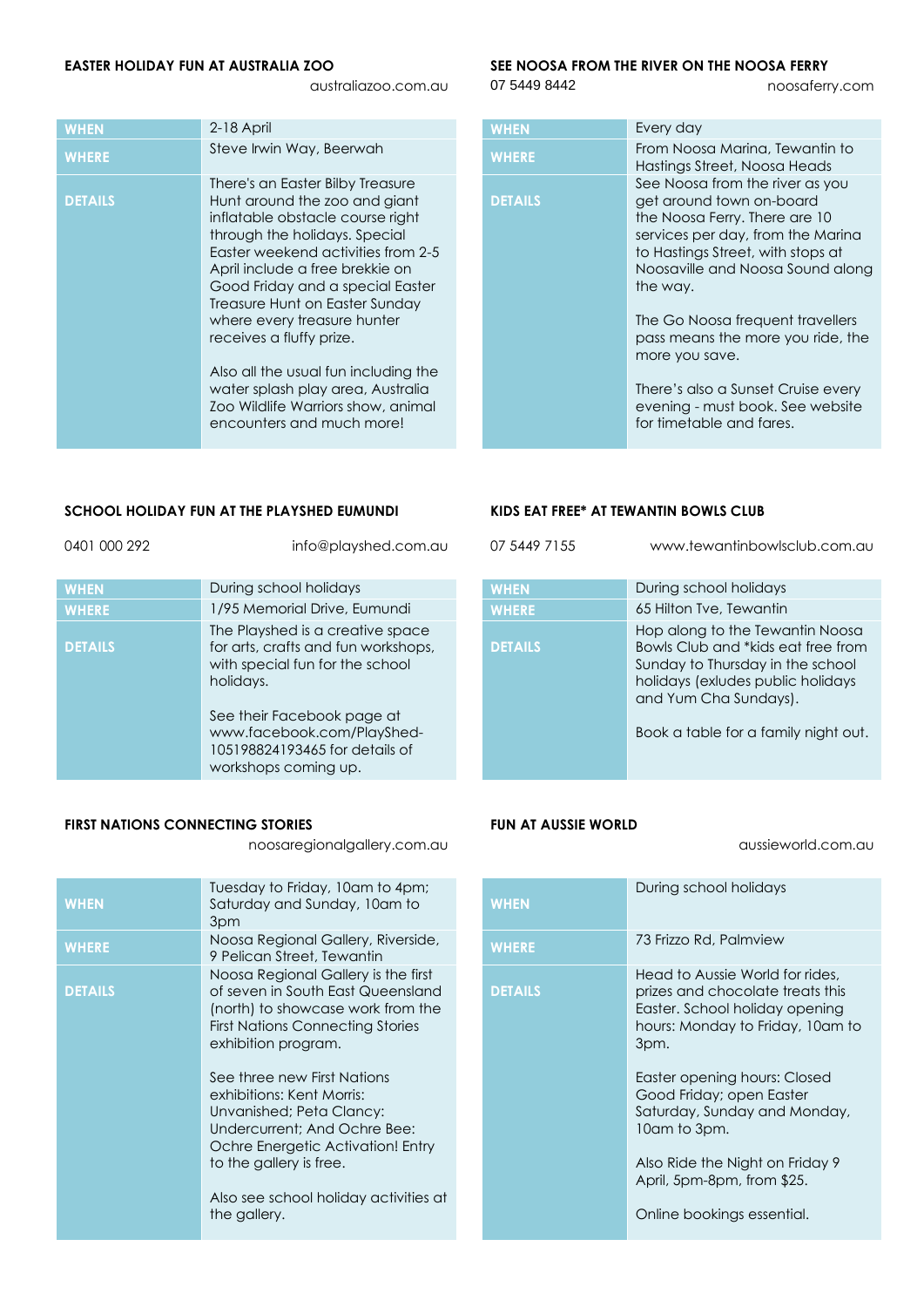sealifesunshinecoast.com.au 07 5329 6550 noosaleisurecentre.com.au

| Parkyn Parade, Mooloolaba<br><b>WHERE</b><br><b>WHERE</b><br>SEA LIFE Sunshine Coast is home to<br><b>DETAILS</b><br>thousands of marine and<br><b>DETAILS</b><br>freshwater animals, with displays                                                                                                                                                                                                                                                                                                       | 9 Wallace Drive, Noosaville<br>Kids' Playroom:<br>There's fun for pre-school-a<br>at the Kids' Playroom, oper<br>casual play sessions Mondo<br>Friday, 8am - 5pm; Saturda                                                                                                                                                                                                                                                                                                                                                                                                                                                              |
|-----------------------------------------------------------------------------------------------------------------------------------------------------------------------------------------------------------------------------------------------------------------------------------------------------------------------------------------------------------------------------------------------------------------------------------------------------------------------------------------------------------|----------------------------------------------------------------------------------------------------------------------------------------------------------------------------------------------------------------------------------------------------------------------------------------------------------------------------------------------------------------------------------------------------------------------------------------------------------------------------------------------------------------------------------------------------------------------------------------------------------------------------------------|
|                                                                                                                                                                                                                                                                                                                                                                                                                                                                                                           |                                                                                                                                                                                                                                                                                                                                                                                                                                                                                                                                                                                                                                        |
| and holiday fun with penguins,<br>sharks, seals, stingrays, tropical fish<br>and more.<br>Discover all there is to know about<br>the 11 different shark species at<br>the aquarium with activities<br>focusing on myth-busting,<br>conservation, shark safety, fun<br>facts and more.<br>Also feed the penguins in the new<br>penguin exhibit, swim with seals,<br>walk through the 80m long ocean<br>tunnel and visit the 11 themed<br>underwater zones.<br>Pre-bookings are essential – book<br>online. | 8am - 1pm; and Sunday fro<br>- 11am. It's fitted out with a<br>trampoline, jumping castle<br>climbing wall, balancing be<br>plenty of balls and soft thin<br>climb on.<br>Cost is \$5 per child - parent<br>supervision required.<br><b>Casual hoops:</b><br>If your child just wants to sh<br>some hoops with a mate, it<br>\$4 per person to enter the<br>subject to court availability<br>check available times first.<br><b>Basketball camp:</b><br>The Noosa District Basketbo<br>Association has one-day<br>basketball camps at the N<br>Leisure Centre, Email<br>noosacyclones@gmail.con<br>phone 0491 102 226 to find<br>more. |

### **SEALIFE SUNSHINE COAST FUN AT NOOSA LEISURE CENTRE**

| <b>WHEN</b>    | During school holidays                                                                                                                                                                                                                                                                                                                                                                                                  |
|----------------|-------------------------------------------------------------------------------------------------------------------------------------------------------------------------------------------------------------------------------------------------------------------------------------------------------------------------------------------------------------------------------------------------------------------------|
| <b>WHERE</b>   | 9 Wallace Drive, Noosaville                                                                                                                                                                                                                                                                                                                                                                                             |
| <b>DETAILS</b> | Kids' Playroom:<br>There's fun for pre-school-aged kids<br>at the Kids' Playroom, open for<br>casual play sessions Monday to<br>Friday, 8am - 5pm; Saturday from<br>8am - 1pm; and Sunday from 8am<br>- 11 am. It's fitted out with a<br>trampoline, jumping castle,<br>climbing wall, balancing bean and<br>plenty of balls and soft things to<br>climb on.<br>Cost is \$5 per child - parent<br>supervision required. |
|                | <b>Casual hoops:</b><br>If your child just wants to shoot<br>some hoops with a mate, it's only<br>\$4 per person to enter the courts,<br>subject to court availability. Call to<br>check available times first.                                                                                                                                                                                                         |
|                | <b>Basketball camp:</b><br>The Noosa District Basketball<br>Association has one-day<br>basketball camps at the Noosa<br>Leisure Centre, Email<br>noosacyclones@gmail.com or<br>phone 0491 102 226 to find out<br>more.                                                                                                                                                                                                  |

### **PIXELS AUSTRALIA GAMES ARCADE BELLINGHAM MAZE + MINI GOLF**

| <b>WHEN</b>    | Every day                                                                                                                                                                                                                                                                                                                                                                                   | <b>WHEN</b>    | Open 7 days from 9.30am to 4pm                                                                                                                                                                                                                                               |
|----------------|---------------------------------------------------------------------------------------------------------------------------------------------------------------------------------------------------------------------------------------------------------------------------------------------------------------------------------------------------------------------------------------------|----------------|------------------------------------------------------------------------------------------------------------------------------------------------------------------------------------------------------------------------------------------------------------------------------|
| <b>WHERE</b>   | Shop 29 (upstairs) Bay Village, 18<br>Hastings St, Noosa Heads                                                                                                                                                                                                                                                                                                                              | <b>WHERE</b>   | 274 Tanawha Tourist Dr, Tanawha                                                                                                                                                                                                                                              |
| <b>DETAILS</b> | Need a beach break? Play the<br>classic arcade era games and the<br>latest games from around the<br>world at Pixels Australia in Noosa<br>Heads.<br>Enjoy a gaming lounge with 360<br>gaming sofa, PS4, XBOX and<br>Nintendo switch, grab a burger<br>and super shake and chill on the<br>hanging chairs. Great for birthday<br>parties! There's also a licensed bar,<br>coffee and dining. | <b>DETAILS</b> | Have an a-maze-ing day at<br>Bellingham Maze with an 80m x<br>80m living hedge maze, timber<br>maze, rope maze, tyre maze, mini<br>golf and many other brain-<br>challenging puzzles.<br>Challenge your mates or your<br>family to 18 holes on the par 2 min<br>golf course. |
|                |                                                                                                                                                                                                                                                                                                                                                                                             |                |                                                                                                                                                                                                                                                                              |

1300 010 483 pixelsaustralia.com bellinghammaze.com

| Every day                                                                                                                                                                                                                                          | <b>WHEN</b>    | Open 7 days from 9.30am to 4pm                                                                                                                                                                                                                                |
|----------------------------------------------------------------------------------------------------------------------------------------------------------------------------------------------------------------------------------------------------|----------------|---------------------------------------------------------------------------------------------------------------------------------------------------------------------------------------------------------------------------------------------------------------|
| Shop 29 (upstairs) Bay Village, 18<br>Hastings St, Noosa Heads                                                                                                                                                                                     | <b>WHERE</b>   | 274 Tanawha Tourist Dr, Tanawha                                                                                                                                                                                                                               |
| Need a beach break? Play the<br>classic arcade era games and the<br>latest games from around the<br>world at Pixels Australia in Noosa<br>Heads.<br>Enjoy a gaming lounge with 360<br>gaming sofa, PS4, XBOX and<br>Nintendo switch, grab a burger | <b>DETAILS</b> | Have an a-maze-ing day at<br>Bellingham Maze with an 80m x<br>80m living hedge maze, timber<br>maze, rope maze, tyre maze, mini<br>golf and many other brain-<br>challenging puzzles.<br>Challenge your mates or your<br>family to 18 holes on the par 2 mini |
| and super shake and chill on the<br>hanging chairs. Great for birthday<br>parties! There's also a licensed bar,<br>coffee and dining.                                                                                                              |                | golf course.                                                                                                                                                                                                                                                  |